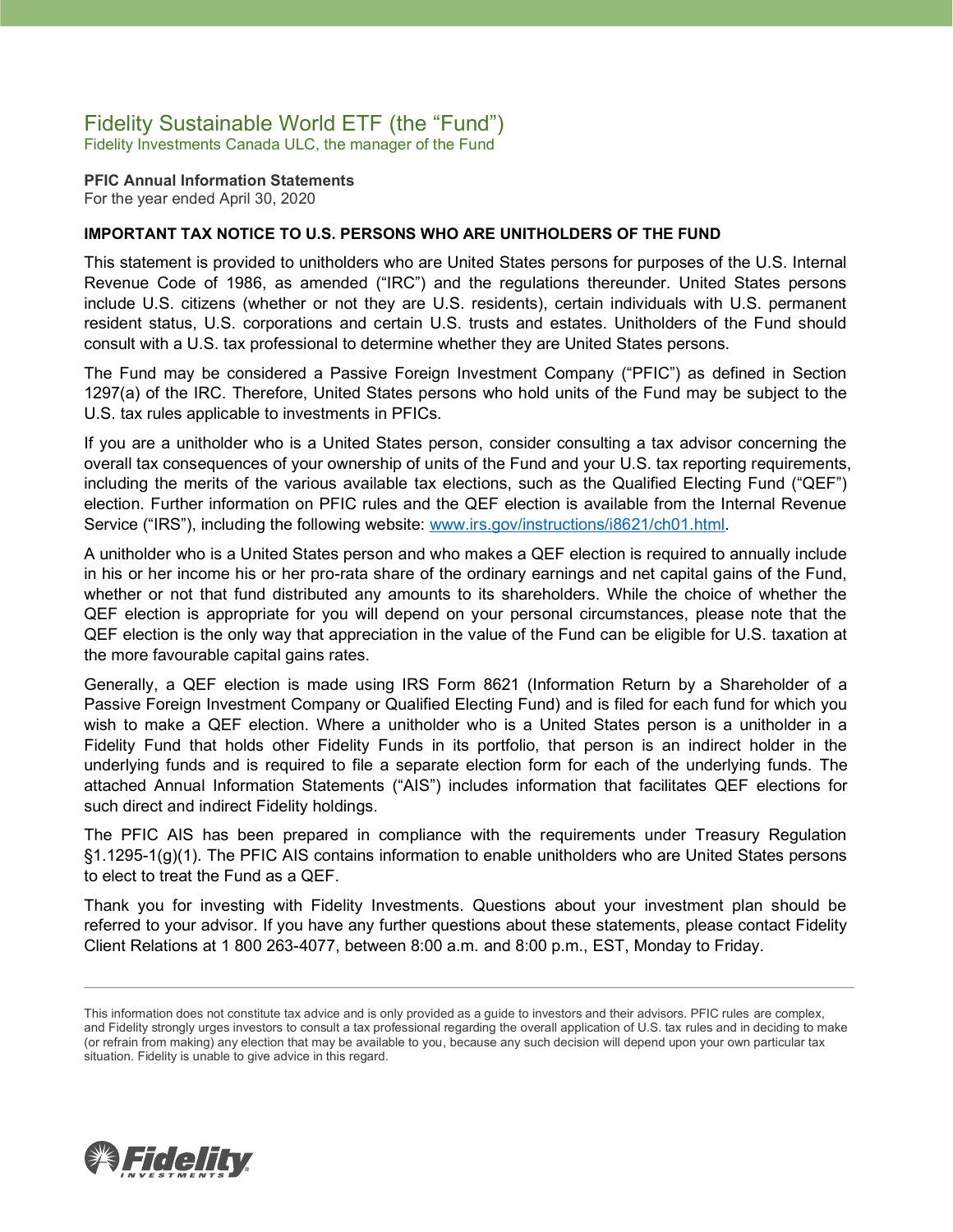# Fidelity Sustainable World ETF

#### **PFIC Annual Information Statements (US\$)**

For the Fund's PFIC taxation year ended April 30, 2020

- 1. This Information Statement applies to the PFIC taxation year of Fidelity Sustainable World ETF (the "Fund") commencing on May 31, 2019 and ending on April 30, 2020.
- 2. The per-unit, per-day amounts of ordinary earnings and net capital gains of the Fund and its lower-tier Fund(s) as applicable, for the period specified in paragraph (1) are provided in the table:

| <b>FIDELITY FUND HELD DIRECTLY</b>                         |                                       | <b>ORDINARY</b><br><b>EARNINGS \$</b> | <b>NET CAPITAL</b><br><b>GAIN \$</b>             |                                              |
|------------------------------------------------------------|---------------------------------------|---------------------------------------|--------------------------------------------------|----------------------------------------------|
| <b>Fidelity Sustainable World ETF</b>                      |                                       | 0.00000000                            | 0.00000000                                       |                                              |
| <b>FIDELITY LOWER-TIER FUNDS HELD</b><br><b>INDIRECTLY</b> | <b>ORDINARY</b><br><b>EARNINGS \$</b> | <b>NET CAPITAL</b><br><b>GAIN \$</b>  | <b>FUND'S U.S. TAX</b><br><b>YEAR COMMENCING</b> | <b>FUND'S U.S. TAX</b><br><b>YEAR ENDING</b> |
| Fidelity U.S. Money Market<br>Investment Trust             | 0.00000805                            | 0.00000000                            | May 1, 2019                                      | April 30, 2020                               |

To determine your pro-rata share of the amounts of ordinary earnings and net capital gains of the Fund and each of its lower-tier Fund(s) held directly and indirectly, as applicable, multiply the per-unit per-day amounts indicated above by the number of units of the Fund held and the number of days you held the units during the Fund's PFIC taxation year.

Here is an example to illustrate the calculation using the per-unit, per-day factors.

You own 100 units of Fund A from the period May 1, 2019 through October 31, 2019. You purchased an additional 100 units of Fund A on November 1, 2019. You did not sell any units of the Fund at any time during the year. Fund A has a PFIC taxation year end of April 30, 2020.

The Fund's ordinary earnings were \$0.001 per unit, per day.

Result: Your ordinary earnings for 2020 of the directly held Fund are (\$0.001 \* 183 days \* 100) + (\$0.001 \*181 days\*  $200$ ) = \$54.50

Use the same calculation method in the example above to determine your pro-rata share of the amounts of ordinary earnings and capital gains for any applicable lower-tier Fund(s).